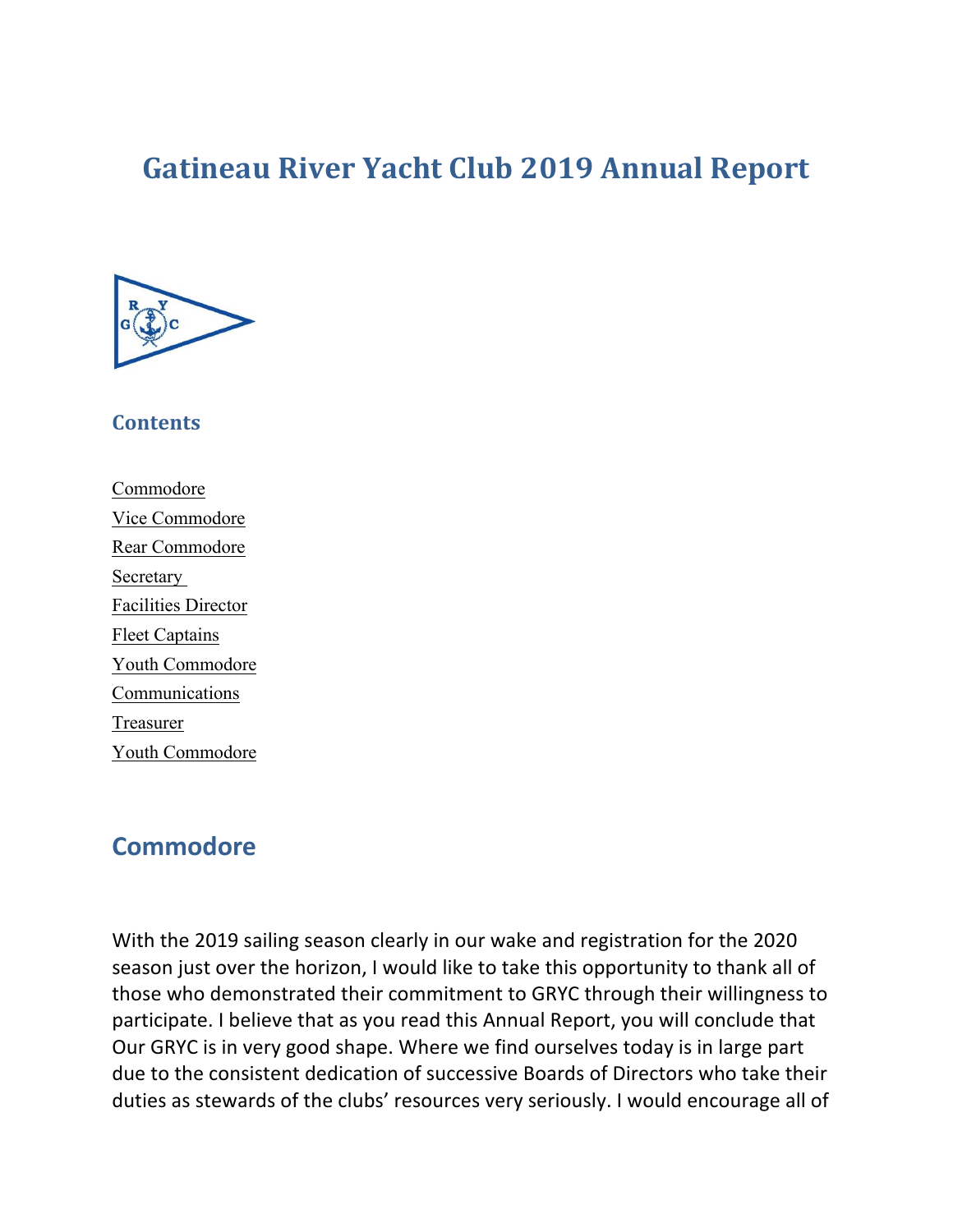you at some point in time during your membership to seek the opportunity to share your skills and talents with your club as a Board member. Sticking to the theme of our mission statement, I would like to focus on "the family-oriented and volunteer-driven cooperative" aspect. While this year was not different than in years past, there has been a noticeable drop off in the number of club members willing to volunteer their time to support sailing activities and in particular the Sunday series of races. The difficulty to secure consistent volunteers puts the quality of these activities at risk. For 2020 we will need to develop a more consistent approach to support these prime activities. Over the next few months, your board of directors will once again be focussed on those preparations required for the 2020 season. In doing so they will be asking you the members to do your part by participating in one of the GRYC committees that will be created. These committees will be focussing those activities that make our club what it is. Your participation will have a direct impact on the clubs ability to implement a majority of your suggestions provided in your responses to the survey conducted this summer.

I would very much like to take this opportunity to recognize those board members who will be turning over their responsibilities this evening and completing their terms. Jocelyne Burgess as Rear-Commodore, Sylvie Delisle Treasure and Brigitte Bankuti Communications Director. The level of dedication you have brought your specific roles has benefited the club and its members. Thank-you for your service.

In closing, I would like to thank each and every one of you for helping to make the 2019 sailing season a success. It was impressive to see the number of new sailors on the water this year. All the best for 2020 and I am looking forward to seeing you all at Bridge Down Saturday, May 2, 2020 and for those of you who are counting, that's 166 days from the AGM.

## **Vice Commodore**

Sadly, 2019's shortened sailing season has come and gone. However, as we 'round the corner towards another ski season your Board will soon begin planning GRYC's 58 th year of activities.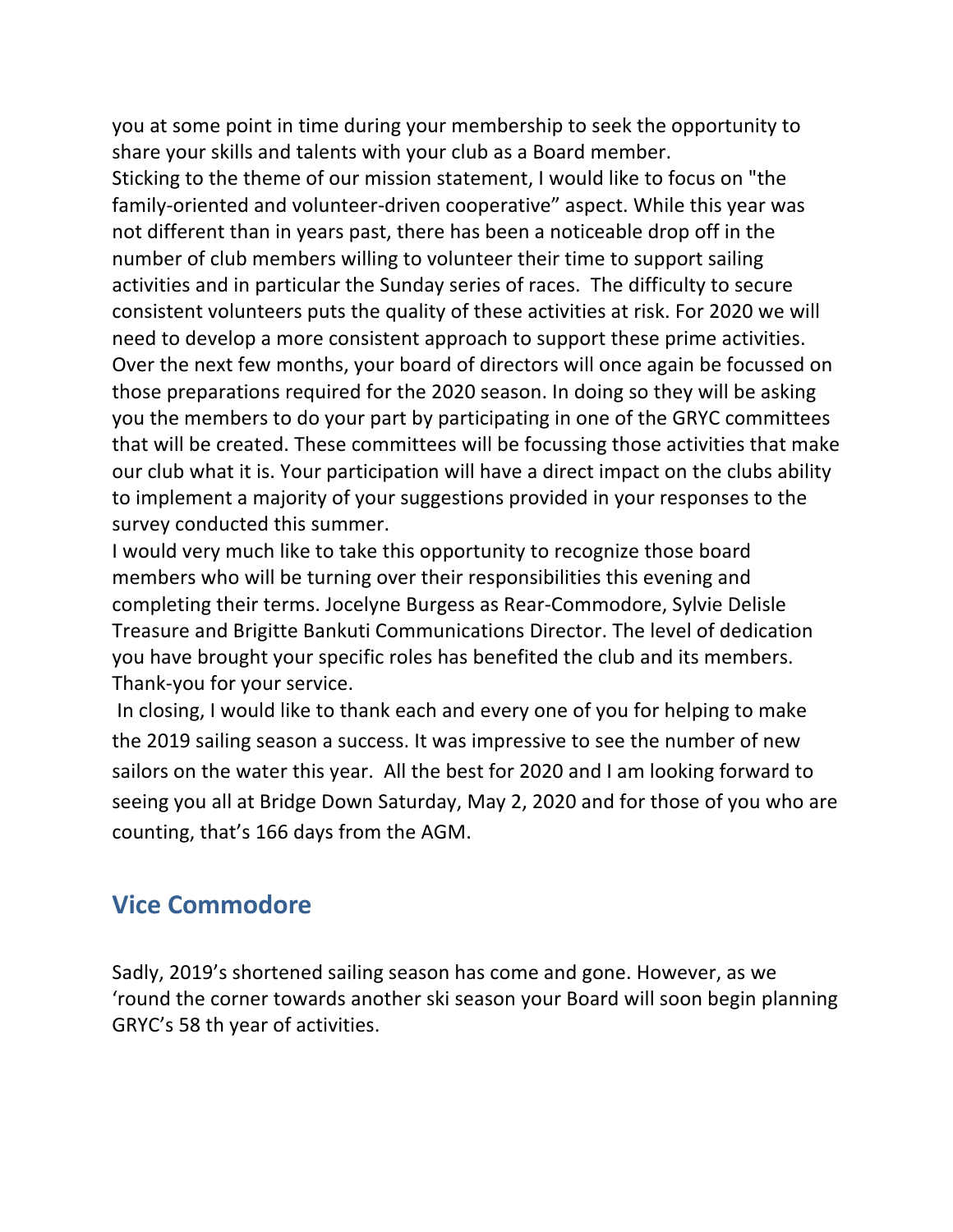This programming, budgeting, staffing and operational support work never actually ends. In reality, it is this planning work that enables all Club members to enjoy an affordable and vibrant GRYC "experience", summer after summer.

That said, succession planning is also fundamental to any healthy organization's ongoing sustainability, where fresh ideas and new energy should always be welcomed. It is for this reason I would personally encourage members to consider participating at the Board level and would be happy to speak/meet with anyone interested in a rewarding experience to discuss opportunities that may fit your interests, skills and available time.

As the Club's 'Chief Safety Officer', I am happy to report your Board authorized the purchase of an Automated External Defibrillator (AED) at the beginning of this season. As many of you may be aware, this is a portable electronic device that automatically diagnoses life-threatening cardiac arrhythmias and is able to treat them through the application of electricity which stops the arrhythmia, allowing the heart to re-establish an effective rhythm. More and more public venues are adding AED's to their safety "tool kit" with proven, life saving results. While AED's are designed to be simple to use for the layperson, the Club offered a subsidized first aid course this fall to assist those interested in becoming certified.

Finally, although fortunate in having a strong and dedicated Board, we would not have accomplished nearly as much without the excellent leadership of our current Commodore. As Tom will be stepping down after two busy years at GRYC's helm, I want to offer my sincere thanks, as well as those of the extended Board, for Tom's insight, guidance, new initiatives and tireless effort. It really has been a pleasure working with you Tom, thank you again for your stewardship and ongoing contribution to our Club.

## *Geoff Erskine- Vice Commodore*

## **Secretary**

## **Membership**

This year we welcomed 8 new members into the Club (1 Adult, 1 Junior and 3 Families). This brings us right to our cap of 277. Our waiting list is currently at 15 applications.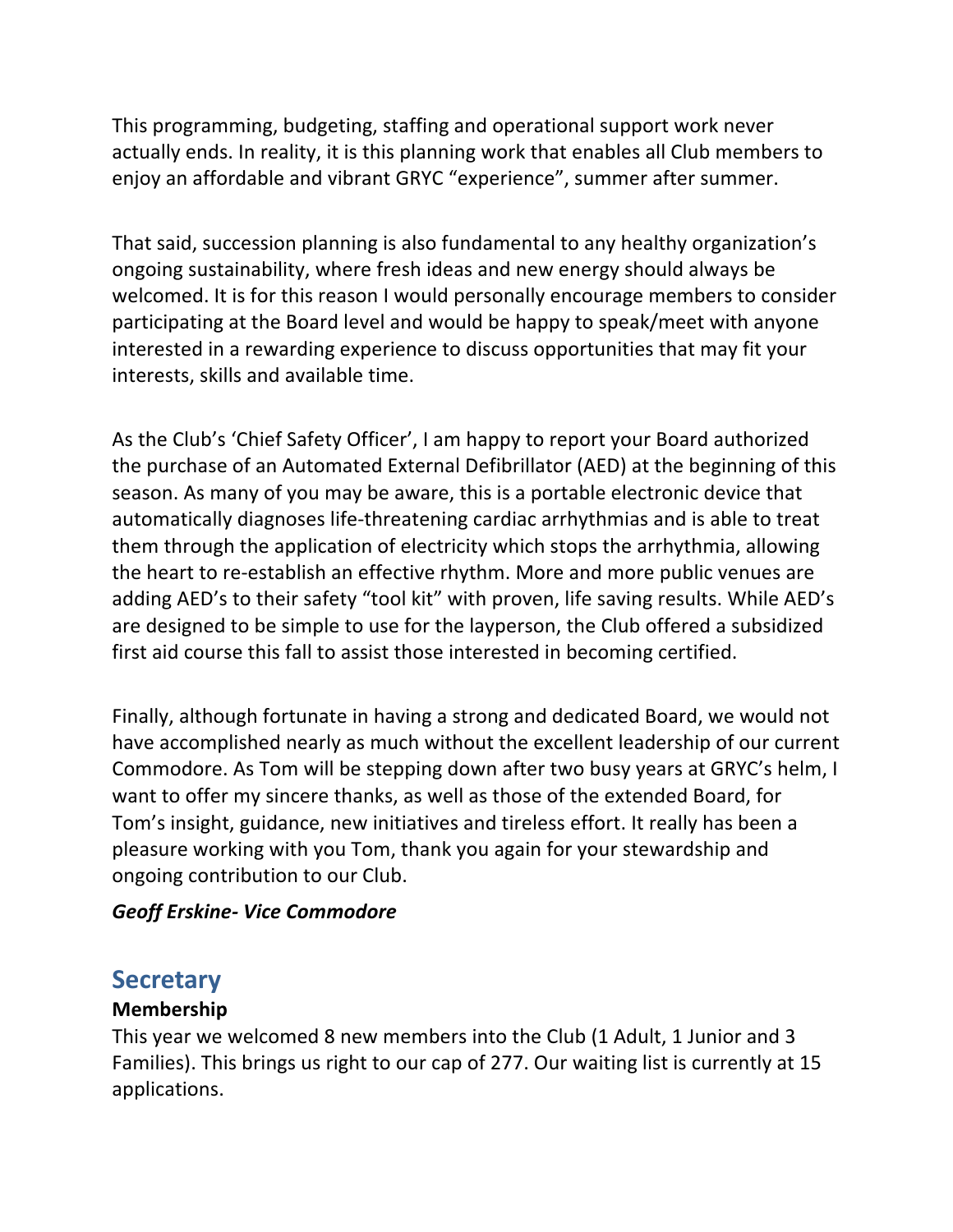Membership Renewal was conducted using our member management software, Wild Apricot. Members had the option to pay by cheque, cash or online using their credit card. Approximately 88% made use of the online payment option.

#### **Membership management software**

As indicated in the 2016 Annual Report a membership management software, Wild Apricot, was purchased and implemented. As per the multi-year plan outlined last year, in 2017 the software was used for database management, and membership registration and some communications.

#### **Volunteering**

Again, this year we used the i-Volunteer system for online sign-up and tracking of volunteer jobs and contributions. The system meets our needs and the member population seems to have adopted the online booking approach. T

#### *Eric Advokaat – Secretary*

## **Rear-commodore**

Another GRYC social season has come and gone, but not without a few hick-ups. The low water levels in the spring pushed Bridge Down from May  $5^{th}$  to June  $15^{th}$ , which resulted in a

condensing and re-shuffling of the social schedule. Ice Breaker occurred on June  $22^{nd}$ , and the

planned Lobsterfest was cancelled due to the high cost and scarcity of lobster out of season.

Consequently, there were only 10 events celebrated in July and August. However, in spite of the

condensed season, the annual GRYC Regatta co-hosted by Dan Grey and Kim Guntzel was a big success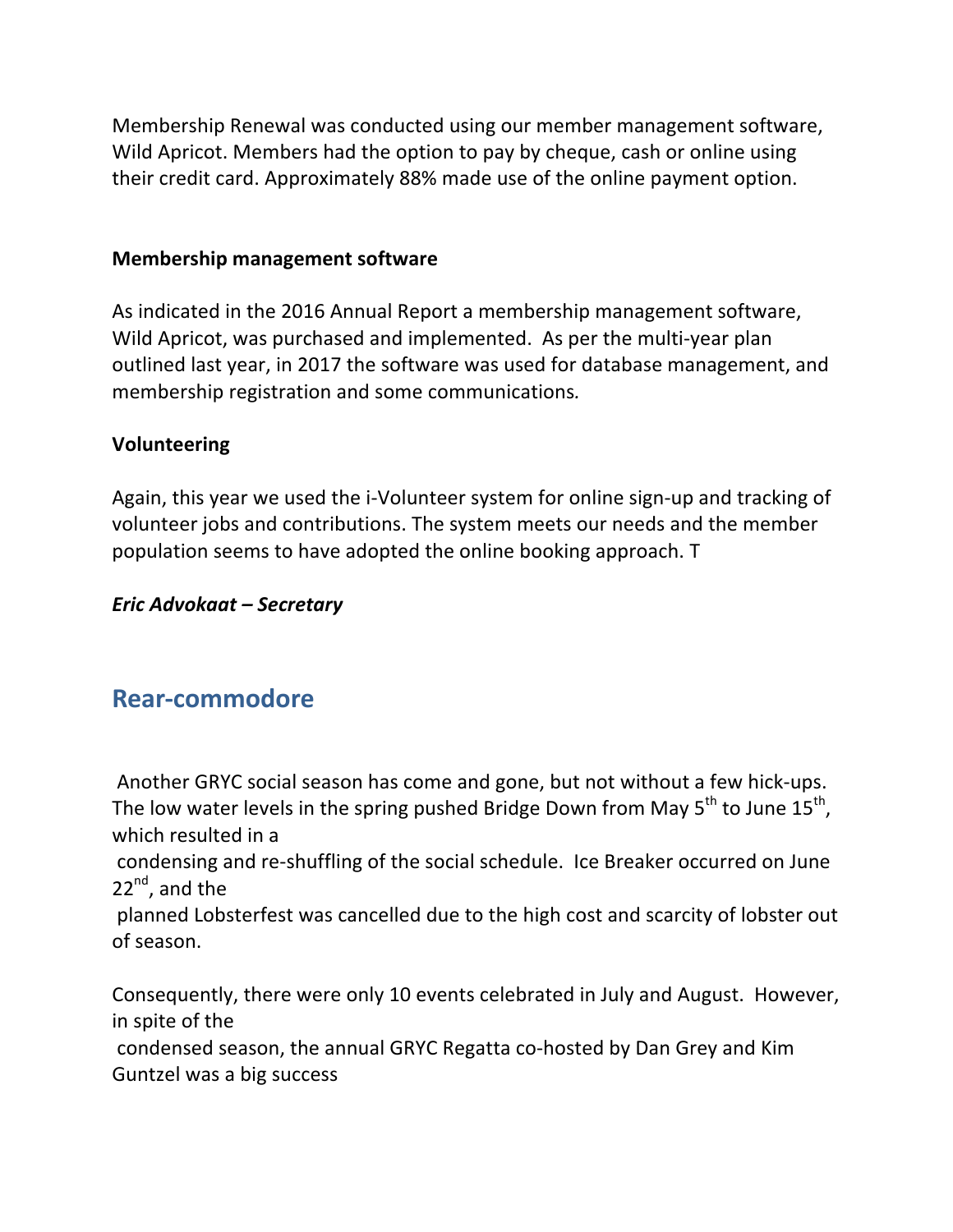....... great fun and great food! We had a wonderful Pig Roast organized by the Johansen's at the end of

August, a successful fund raiser for the Allan Richens Fund, and a highly enjoyable year end Banquet.

Volunteers were the heart of the social program again this year, with everyone pulling together to ensure that tummies were full, and that everyone enjoyed themselves. One memorable social event was steak night, where only 60 guests were registered, but the team managed to feed  $100$ ! A big thank you to all volunteers.

In spite of the late start, revenues again exceeded costs for the social program, which helped support activities for the Banquet.

Thank you again to Mary Johannsen for Bridge Up and Bridge Down, and to Warren Place and Soren Vandenberg for their support through out the entire season. I am relinquishing my post as Rear Commodore, and wish the new Rear a very successful 2020 social

season. Thank you all for your support over the last 2 years

## **Rear Commodore**

*Jocelyn Burgess- Rear-Commodore*

## **Facilities Director**

Changes this year at the club were less obvious than last year's big splash with the new deck. Nevertheless, there is a constant buzz of activity to keep the club's facilities running, and to make select improvements. The efforts of volunteers to complete these jobs is greatly appreciated, and helps to keep costs down and to spread pride of ownership through the membership. Thanks to everyone that volunteered.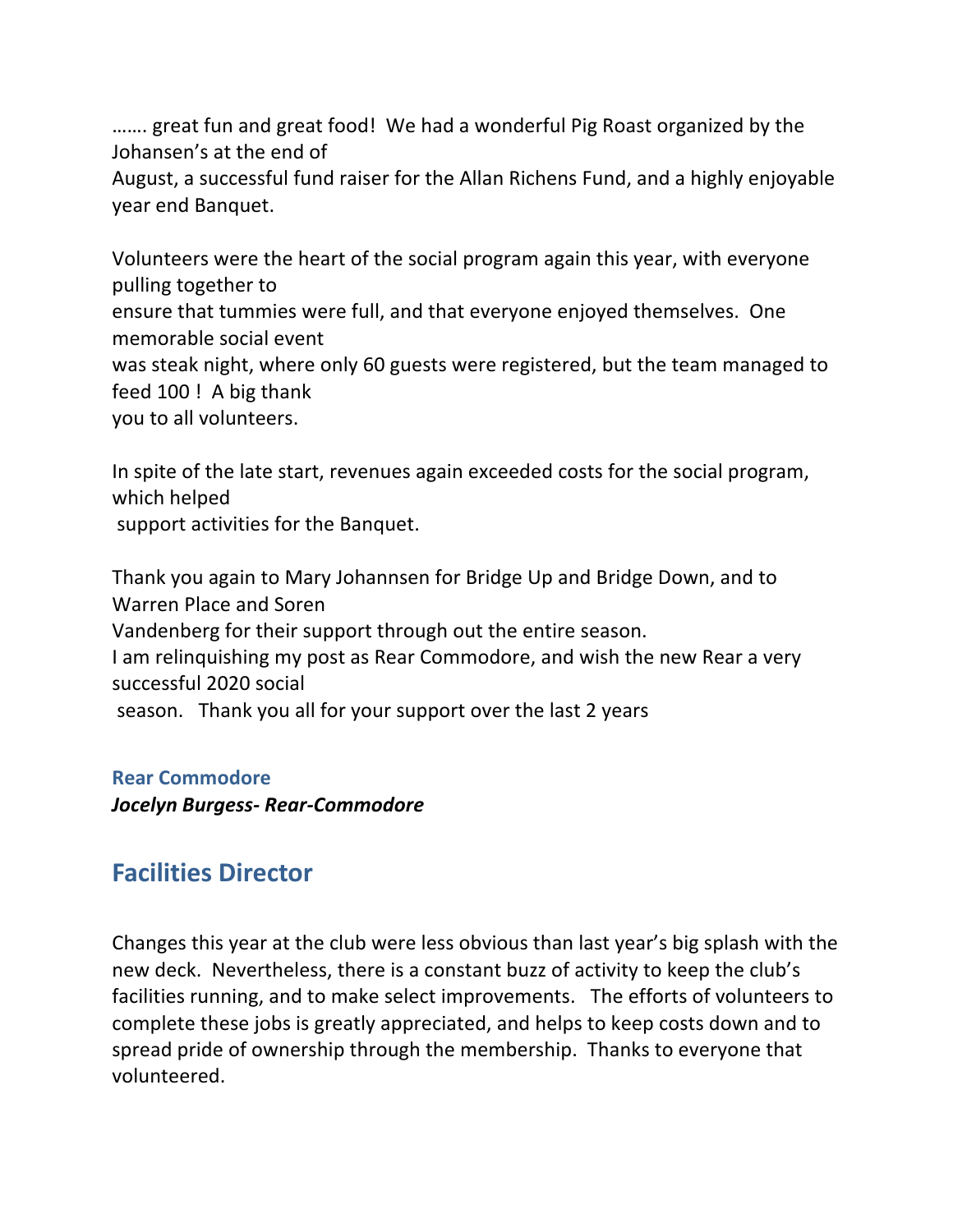## **Projects this year:**

- **Roof Phase I:** A small crew came to the island to replace all the fasteners in the roof, and to hammer down bent sections. In addition, two initial and experimental improvements were made to the roof.
- **Exploratory fix South roof valley on main level:** The roofing was completely removed from the south roof valley on the main level of the clubhouse. A waterproof membrane was laid down over the complete surface, and a new larger valley flashing was added. Minor amounts of water have been entering the valley sections of the roof over the years and led to staining and rot mostly at the central trough of the valleys. It is hoped this repair will completely seal this section, and if successful, can be repeated in the other valleys. Water-stainable paper has been installed along the inside surface of the obvious leak points on both the repaired section, and other un-repaired section both to test whether the repair has been successful, and to better understand which weather patterns cause the leaking in the roof.
- **Exploratory fix SE Corner Flashing:** This corner of the building leaks into the framing in heavy rains and serious rot has developed over the years. An initial experimental fix was done as part of this year's onceover on the roof, the flashing on the corner was extended, re-lapped, and a new drip-edge was added to better direct water away and has succeeded about 80 %, but not completely. When the corner framing is replaced next spring, new flashing and side panels should complete the water tightness.
- **Island Dock:** A further section was added to the island dock to accommodate a few new big boats added to the club.
- **Quiet deck:** A quiet deck was built at the location of the old changehouse. This is an initial step to preserve our grandfathered rights to build at that location, and to make economical use of the remaining wood from the main deck repair.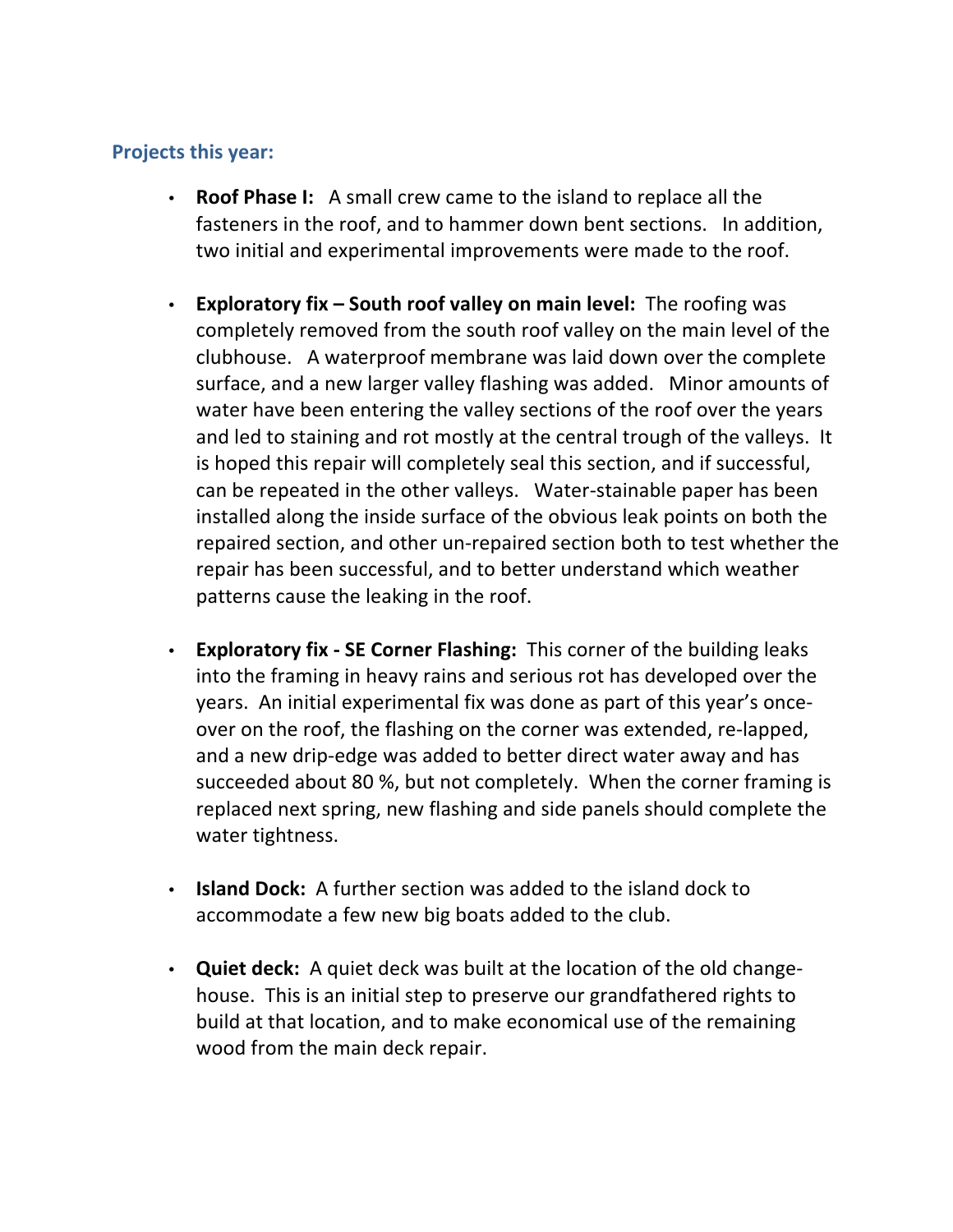- **Environmental preservation:** Tie lines have been added to direct traffic away from sensitive areas of vegetation.
- Sailing Shed: The lean-to in front of the sailing shed was repaired/replaced, and other improvements have been made to the dingy storage.
- Other Projects: This list above are just the highlights, including the refresh of the toolshed, gardening projects, and on-going dock repair. Thanks to all involved in many of the additional projects that have kept the club facilities in good repair.

## **Facilities Outlook**

At the board level, we've had several discussions around the dual short term and long term nature of the facilities maintenance challenge.

Short term items often need immediate repair, and are of manageable scope and we handle them somewhat spontaneously on an annual basis. This system is running well, and leans heavily on the club manager and core volunteers.

Longer term, there are larger and more complex projects that require more advanced planning and design as well as budget allocation. We've tried to capture several of these initiatives in this facilities outlook. You'll also see a financial allocation for these items in the long term budget.

#### **Immediate/ongoing projects**

#### *Environment Preservation*

The ongoing project will see us continue remediation around the island from the High-water mark to roughly 5 meters inland.

#### *Docks*

The island dock is nearing capacity, and so the next logical step to accommodate additional keel boats, is to add a few berths along the bridge. We hope to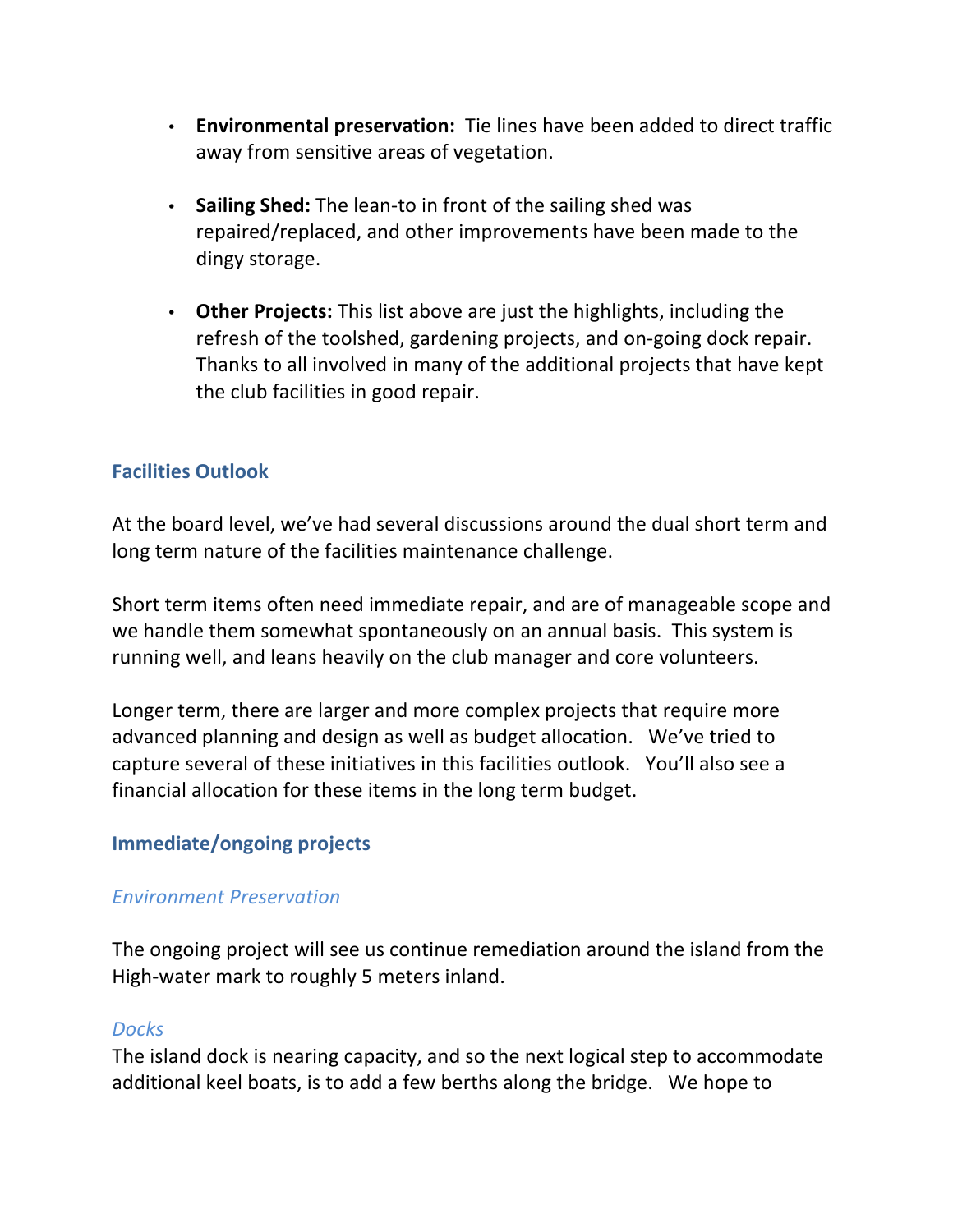achieve that next season, and with that initiative, the club will be at capacity for big boats. There are additional on-going repairs at various locations on the docks.

## *Inside Storage*

It has been suggested that the inside of the club could be kept more neat with the addition of some inside cabinetry.

## **Longer Term View**

The principles that guide our commitment to the long term development and maintenance of the club facilities are:

- **Clubhouse Heritage:** The clubhouse is a unique asset that reflects the club history and volunteer ethos, and so has heritage value beyond its large monetary and functional value to the club. Because of this, effort will be focused on preserving the main clubhouse rather than taking a long term view of ever replacing it.
- **Pride and Safety in the working facilities**
- Maximize usability of the island
- **Activity/environment balance**

With these principles in mind, there are several projects we see as imminent, important or possible over the next 3 to 5 years.

## *Clubhouse Roof, Associated structural repairs - imminent*

The strategy for repair/replacement of the clubhouse roof has evolved this year. As described in the summary of this year's initiatives, we have developed a strategy to repair the vulnerable features of the roof, rather than replace it entirely. The experiments put in place this year are intended to test whether this strategy will be effective. The benefits of this strategy are twofold: if effective, it will be significantly less expensive that a full roof replacement; it is also much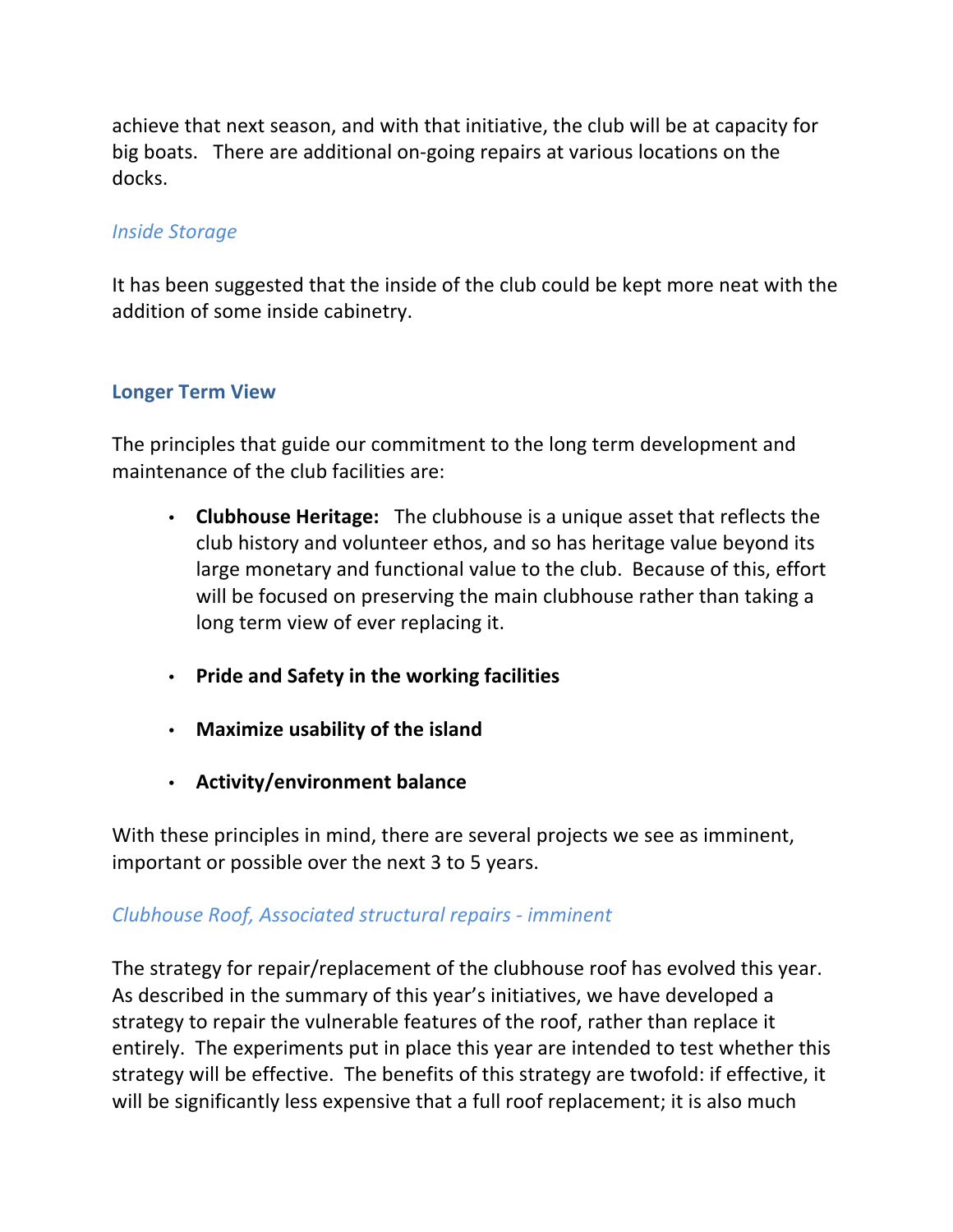more achievable as it has been nearly impossible in the current market to engage a contractor to replace the entire roof structure in the challenging conditions of our island environment and limited repair season. The one drawback of this approach is many of the roof panels are faded or slightly dented, and will not be replaced. They can still perform their job of keeping the weather out for many years, but do look worn.

## *Clubhouse SE Corner Repair - imminent*

The SE corner of the clubhouse on the main level and into the overhang by the kitchen entrance has suffer significant water damage. The framing must be replaced, and the roofing flashing and siding repaired/replaced. We plan to carry this out in the spring of 2020 before the season gets busy and particularly before camp opens.

## *Septic - future*

Anecdotal evidence, along with testing done 6 to 7 years ago, suggest our septic system is in good health. It does have the winter to rest each year. There is no need for any action at this time, but as it is essential to the operation of the club, we are constantly monitoring its health as well as planning for eventual replacement.

Septic rules are becoming ever tighter, especially for facilities like ours that are near the water, as well as for club/commercial shared facilities vs. small residential. The evolved rules will require us to use a full "tertiary" treatment system to replace our septic when the time comes. These are systems that use contained active (powered) treatment to completely clean effluent to the potable standards so that it may be discharged to the river.

Our septic flow was monitored about 6 or 7 years ago, and it was found that or usage was within a limit comparable to that of a private family home. So, the scale of tertiary system to satisfy our needs normally costs about \$20K. We can expect an additional \$10K for our island location, and addition regulatory costs resulting from our status as a shared facility rather than a private residence.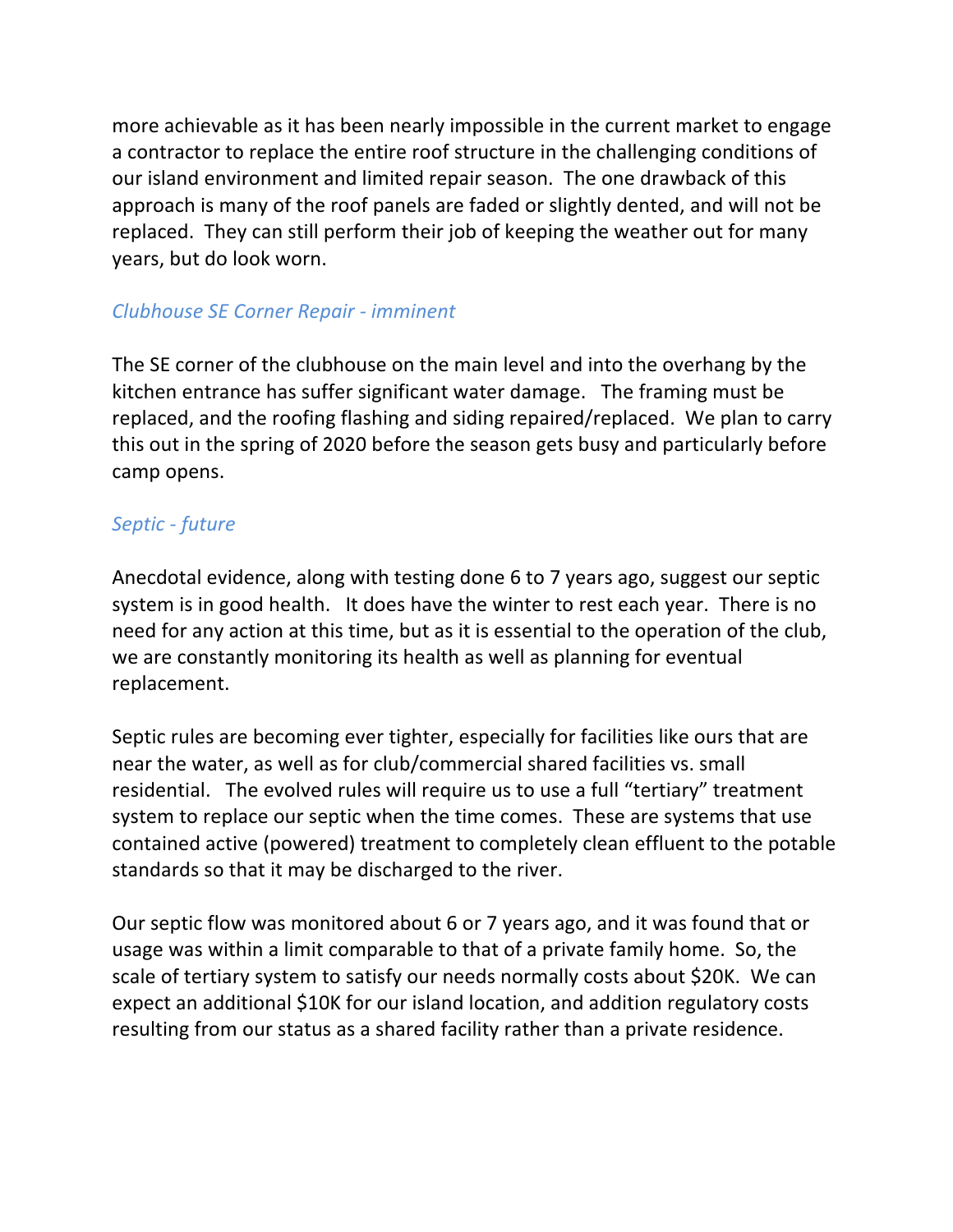One risk factor is that the rules for clubs/shared facilities could be tightened, and if we were forced in that direction, the costs could increase several fold. This is not a prediction, but something to be aware of.

## *Tool Shed*

The tool shed and its contents are in need of restoration. It will be most efficient to rebuild the shed.

## *Additional out-building at old change-house*

The club has grandfathered rights to build an additional out-building in the area of the pump-house, locker room collection of buildings. We are exploring various possible uses for the additional building, and this year created a deck/foundation in it's place.

#### *Quiet Places*

There are several locations that can be enhanced by access paths, outdoor furniture, or even decking to allow members to enjoy their on-shore time at the club. This coming season, we hope to focus on the small beach near the lighthouse that faces up-river.

Kevin Moon Facilities Director

## **Fleet Captains**

Despite a delayed start to the season due to low water levels on the river, we had a great overall sailing season. The racing season started with the Summer Series in mid-July and ended with the Fall Series in late September. We had competitive and active dinghy and big boat fleets.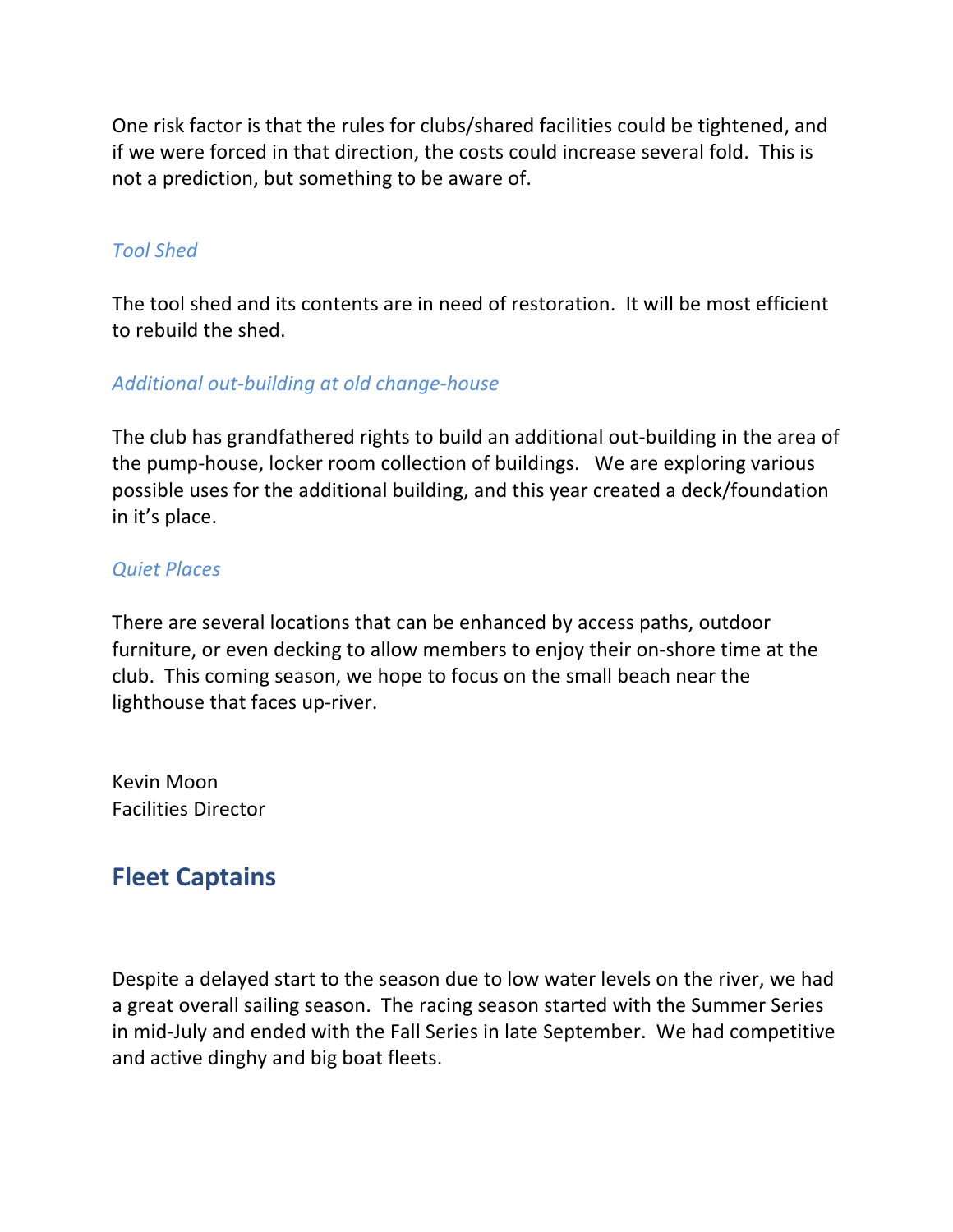The Annual Regatta was extremely exciting with very good wind that challenged all who raced. It was, as always, a well planned and executed event thanks to the leadership and volunteer teams. For the second year in a row, a full complement of GRYC Instructors competed for the coveted Instructors Cup with Alex Sanchez and Renee Davies taking home the trophy. Sailors from BYC, NSC, Royal Vancouver and GRYC represented their clubs with distinction.

The Learn to Sail Program was a great success again this summer with most of the sessions "sold out". Thank you to Richard Yeo and Geoff Erskine for their excellent instruction. The LTS program produced some graduates, including Ben S. and Marek P. who moved on to regular weekend series racing.

One well equipped race quality Opti was added to the growing Opti fleet, along with a Laser hull and three new Laser sails. Funds have been allocated to acquire a new 420 in 2020.

Safety boats are being well maintained and kept operational. One new motor was purchased to replace an aging motor in 2019. Special thanks to Marc Ranger for his dedication to repairing and maintaining these motors ensuring their longevity and keeping them humming.

With the addition of new cabin boats to the club and the exchanging of cabin boats between members, the docks are currently at full capacity with no opportunity for new boats to be added.

Thanks to all sailors for their active participation and camaraderie.

#### **Dan Gray and David Raymond, Fleet Captains**

## **Youth Program Director**

**Junior Program Annual Report** 

**Staffing**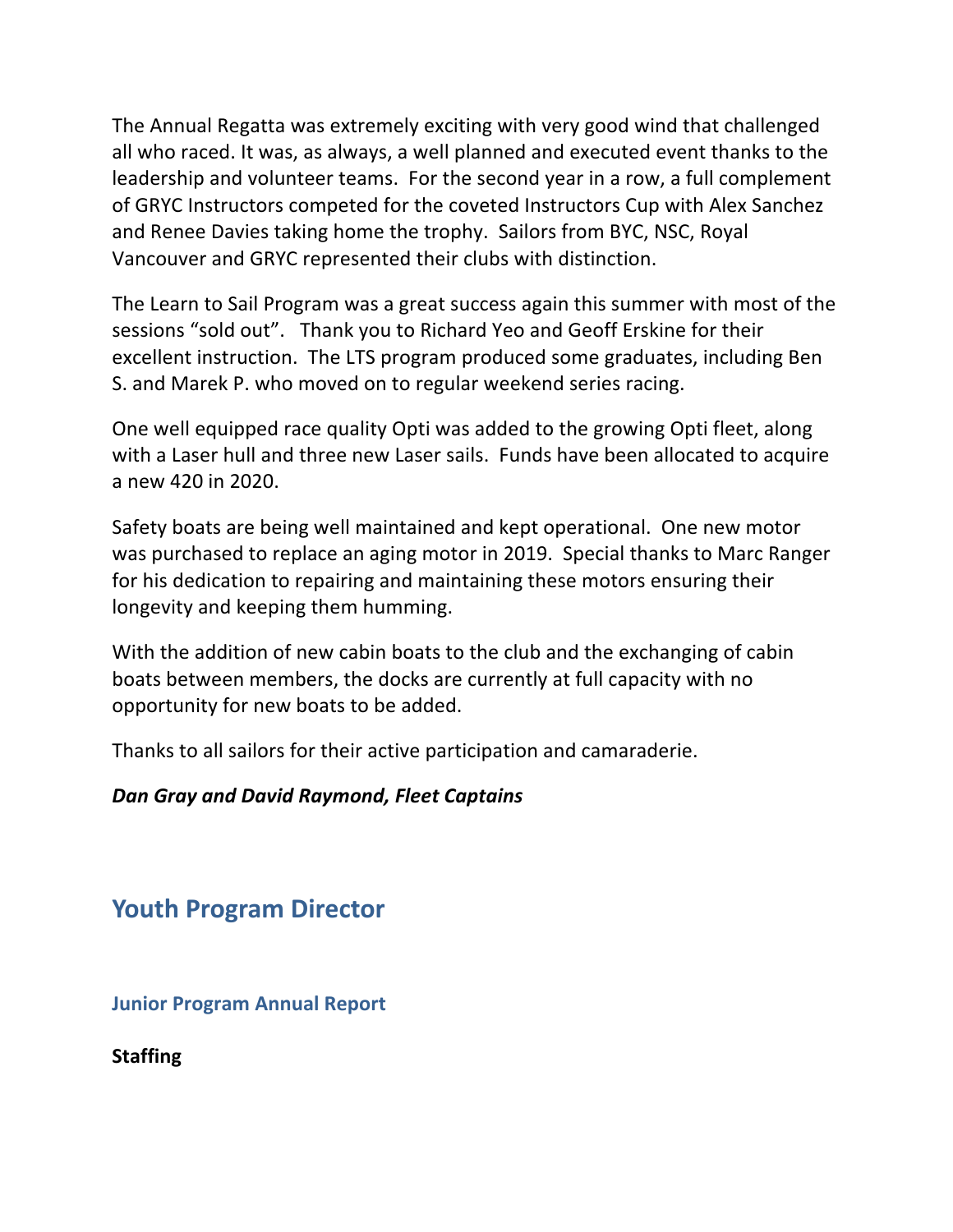Thanks very much to the staff of GRYC Summer 2019. We welcomed two new instructors into the program this summer, and in addition several new CIT volunteers. The CIT role continues to be a valuable program which offers older campers a glimpse of what being an instructor is all about.

Due to the summer program schedule, we were able once again introductory session in the last week of June that was run by a small group of instructors, and in conjunction with this added a test session of 'Wet Feet' for 7-8 year olds. This was well received and we plan to expand this offering next summer. Thank you to our full-time instructors Sam Place, Tyler Gray, Gabe Sanchez, Jennifer Gagnon, Val Kapsa, Renee Davis, Alex Sanchez, Julia Gilmour and our part-time instructors Cameron MacGillivary and Timothe Yung-Hing for their time and dedication to the program. Thanks especially to Program Manager Laurence Pagé for her leadership over the summer.

## **Registration**

We continued using the Zone 4 automated registration system implemented by Amy Throop with great success. However, with the updates coming to the club's management software we will be working to integrate this process into our new framework, in order to create efficiencies for the program and the club.

## **Promotion**

This year we relied on community social media groups, word of mouth and email to promote the camp. The camp continues to fill up quickly (particularly sessions 1 and 2) and had waiting lists for some sessions. We plan to continue with this approach.

## **Grants**

We were very fortunate in the grants we received this summer. Thanks to the hard work of Marie Schingh we now have in-hand just over \$15,000 of grant funds for the junior program, to assist with our full time salary costs.

## **Camp life**

We had a total of 130 camper registrations this summer (some campers attended multiple sessions depending on the sailing level they were attempting). Sail Canada's recommended maximum ratio is seven students per coach but due to the specific conditions of our river and facilities and in the interest of providing a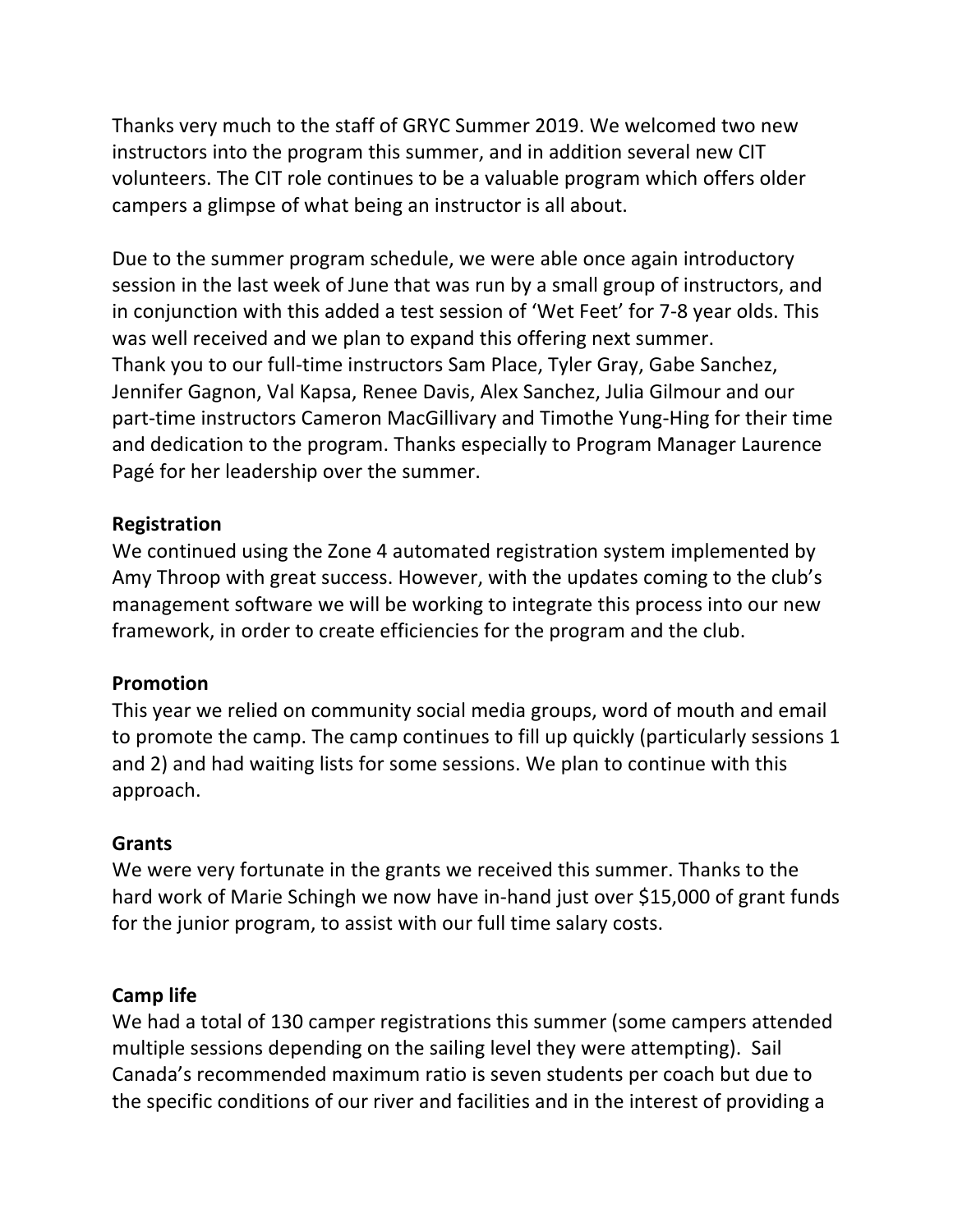better-quality learning experience for our campers we strive for a 6:1 or better ratio whenever possible.

We continued to see a decrease in non-member registrations this summer overall, with our end of season ratio shifting to 74% members vs 26% nonmembers.

#### **Financial**

This year the JP generated \$22,169.00 in net revenue. We continue to note the trend of having a larger percentage of registrations coming from members that has led to a decline in the total camper revenue. We were very fortunate to receive \$15,000 in grant funds this year, this contributed greatly. These additional revenues will go back into the larger pool for the membership to help with shared costs. We are fortunate to receive grants but cannot count on these as the programs vary annually, and are also facing increased labour costs in the junior program due to increases in minimum wage. As a result, we will have an increase in fees for the 2020 season of 3% for members  $(57.50$  increase per camp week) to reflect inflation and ensure we continue to cover our expenses and contribute our share of funds to the club for boats, maintenance, and so on as we are a significant user of these assets.

|                               | 2019       |
|-------------------------------|------------|
| <b>Revenue</b>                | \$84735.00 |
| <b>Expenses</b>               | \$62566.00 |
| <b>Net Revenue \$22169.00</b> |            |
|                               |            |

## **Program delivery**

We were again very fortunate this year to have a good number of instructors who were interested in working at the GRYC. Many of our part-time instructors participated in the away events and demonstrated an excitement and keenness that was infectious to the program and campers. Due to staffing flexibility, we improved our safety supervision ratio and ended the session with no safety incidents.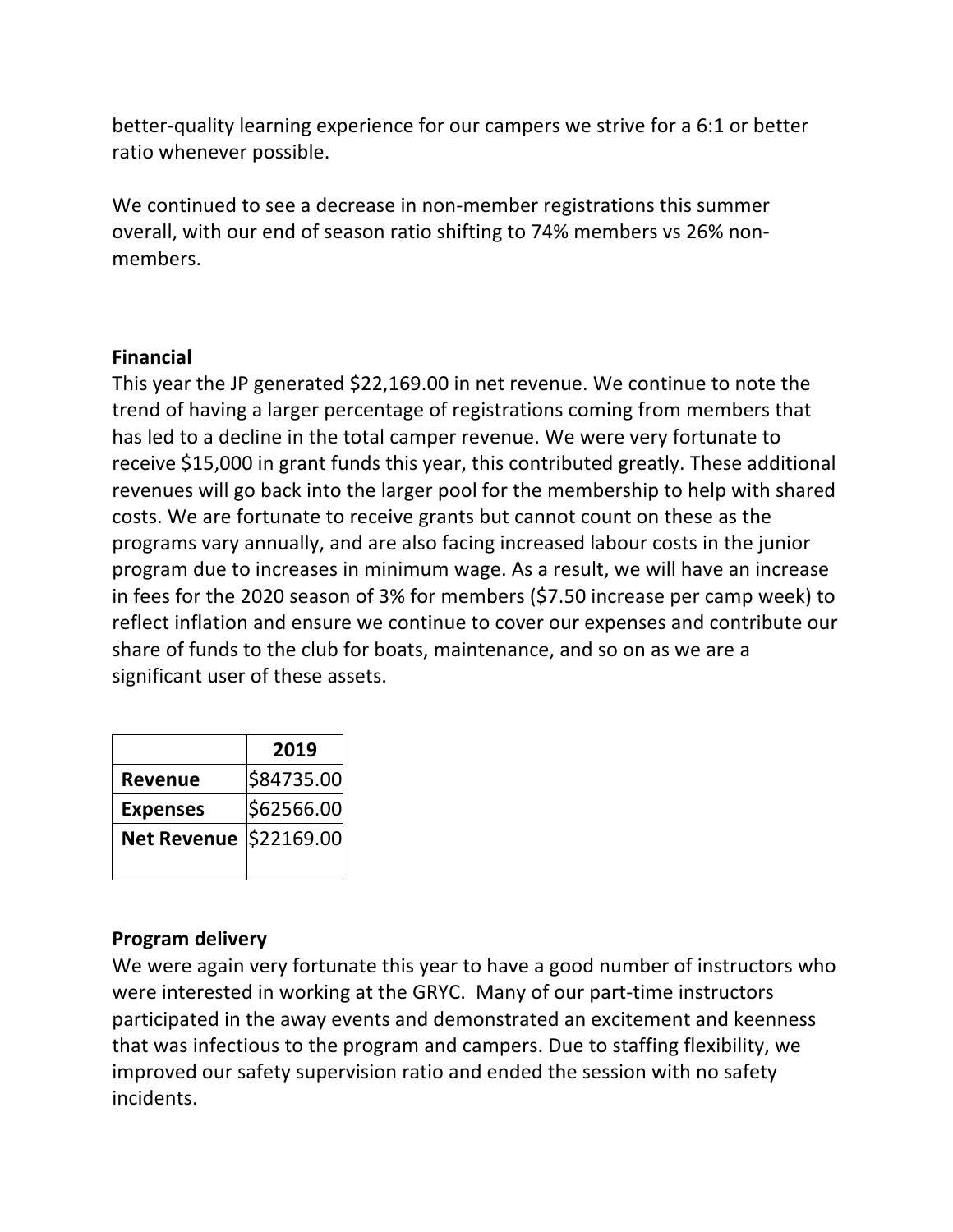We were extremely fortunate to have Laurence Pagé as our Program Manager. Due to her continued leadership and dedication, the camp ran smoothly with very few incidents (none safety related). This year Gabe Sanchez took leadership of the Race Team with the support of head coach Sam Place, and the excellent coordination of parent volunteer Guillaume Godbout. We had many keen racers attend events both locally and throughout Ontario and Quebec. Our staffing flexibility this year allowed for a very successful racing summer with no disruption in the daily administration, operations and safety of the sailing camp. The structure of the Summer Program consisted of an orientation program conducted for instructors. This time was spent developing lesson plans, determining special events, ensuring the vessels were in good operating condition as well as providing clear direction to instructors regarding Club & Program expectations. 

Feedback from parents and campers was that the Summer Program was safe, fun, and the instructors performed well in their duties. However, there is also interest in enhancing the program for campers interested in continuing to sail but not in a race setting; we have met with parents and members for their input and are currently drafting plans for an even better 2020.

## **Kim Guntzel- Youth Program Director**

## **Communication Director**

I am pleased to report back on a very busy season during which many new initiatives were rolled out and new ones commenced. I owe a debt of gratitude to the many volunteers who supported me in my role as Communications Director this past year and without whom I would not have been able to do the work that was accomplished.

#### **NEWSLETTERS**

There were a total of 45 newsletters and informal notices of events which were sent to members during the year, with an average of 70% of recipients opening the newsletters. Mail Chimp was the software used to communicate newsletters.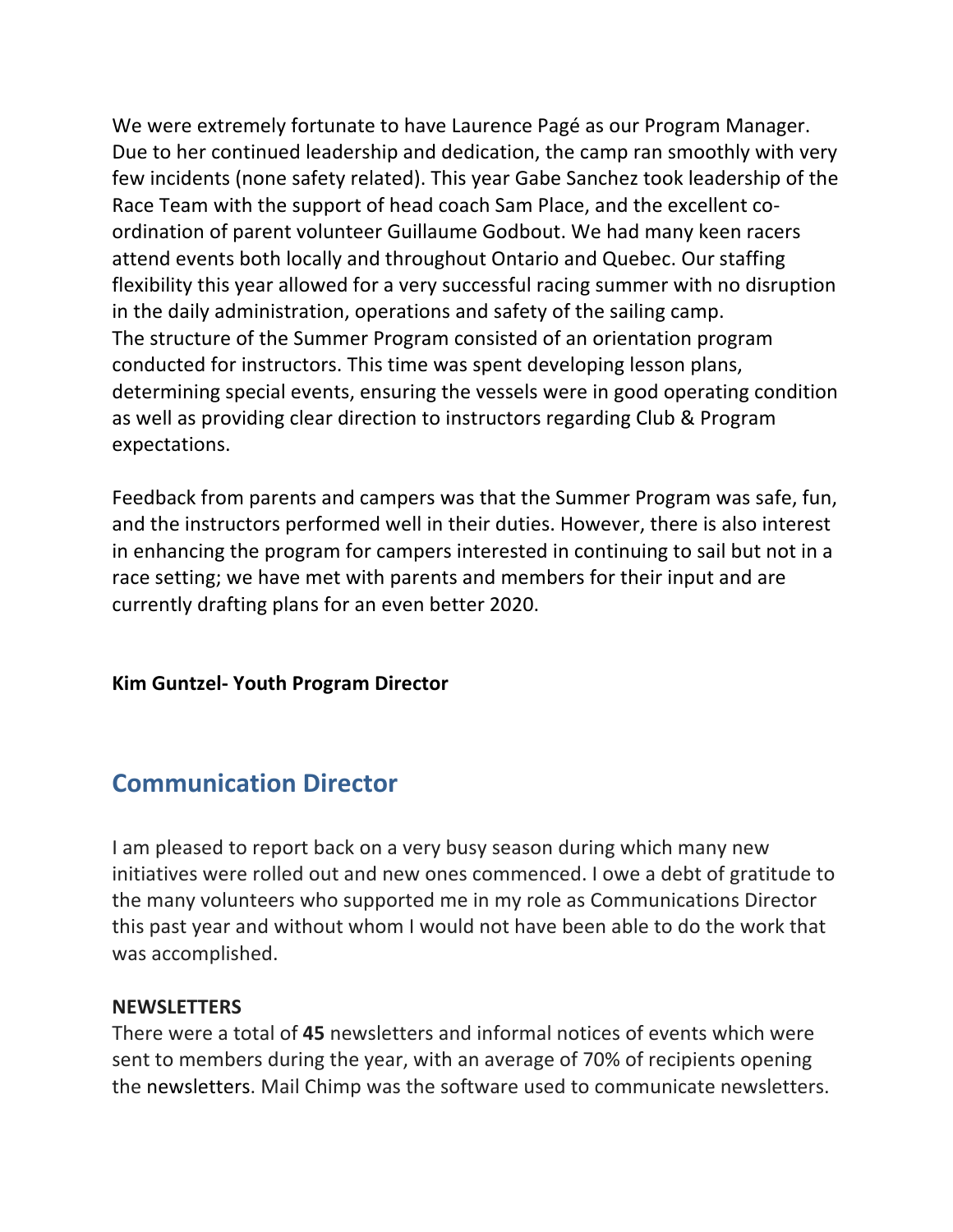Newsletters were scheduled on a regular weekly basis during the summer months and less frequently in the spring and fall. The newsletters allowed members to easily learn about and sign up for events and volunteer opportunities as quick links were provided to the pertinent information.

All communications were fully bilingual.

## **GYRC WEBSITE**

Future initiatives:

- There are improvements and updates scheduled for the Race Duties page as well as the Allan Richens Memorial Fund page.
- Allows users to more easily view the website from mobile devices;
- Presents information in a more modern way.
- Links to the volunteer registration site.

## **GRYC WEBSITE TEAM:**

We are fortunate to have Jean-Francois Ruel as our Webmaster- he both curated and posted content in a very effective and timely manner and continues with website updates.

## **FACEBOOK TEAM:**

Véronique Rainville posted all of the content on Facebook this summer.

Facebook was an excellent platform on which to promote upcoming large-scale events such as the concerts, year-end banquet and any special messages to members. It also reflected back the many wonderful events that were held at the Club this past summer.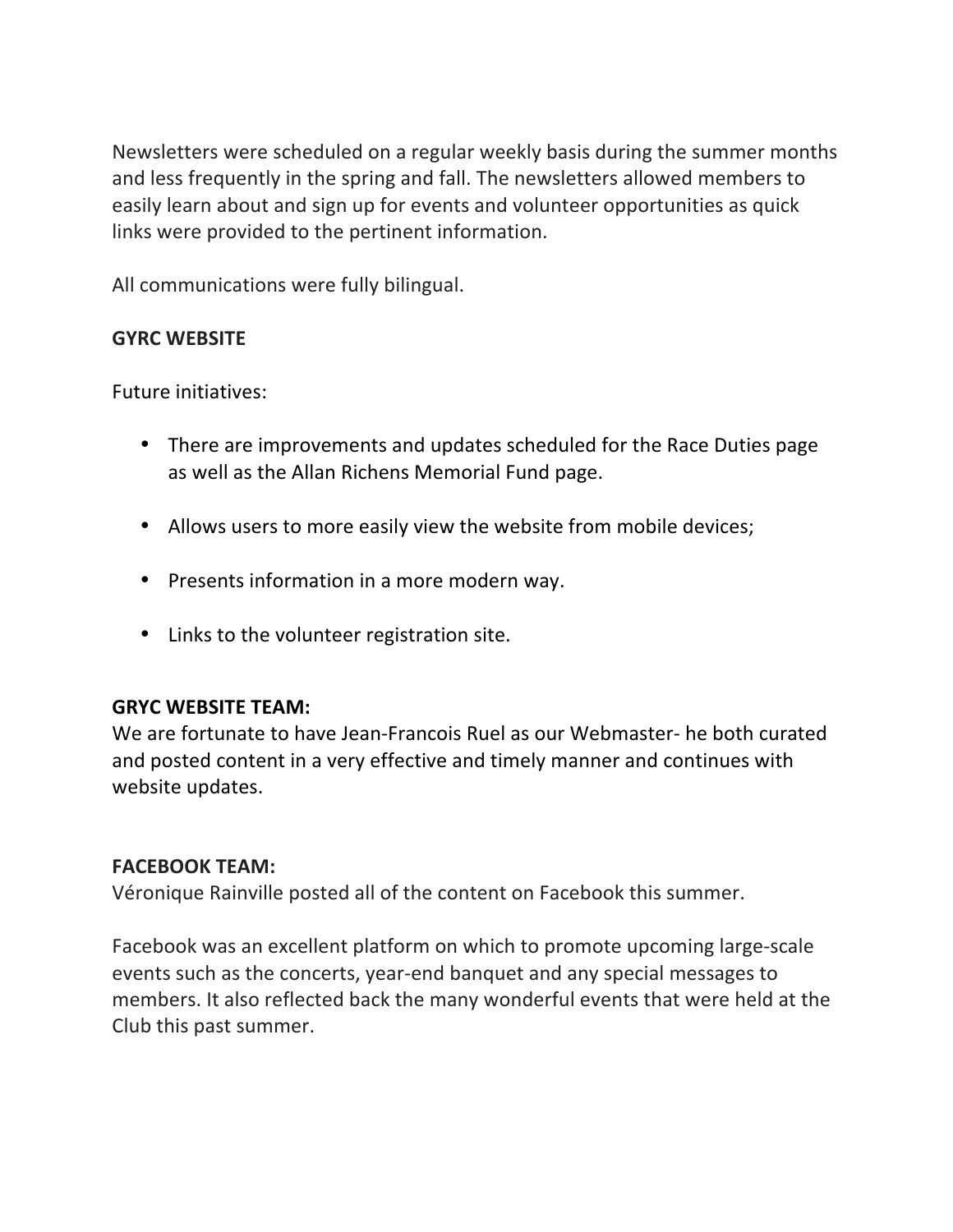I thank the membership for allowing me the honour to serve as your Communications Director this past year. I have enjoyed my four years on the Board and will be turning over the communications helm to another dedicated member,

*Brigitte Lemay- GRYC Communications Director*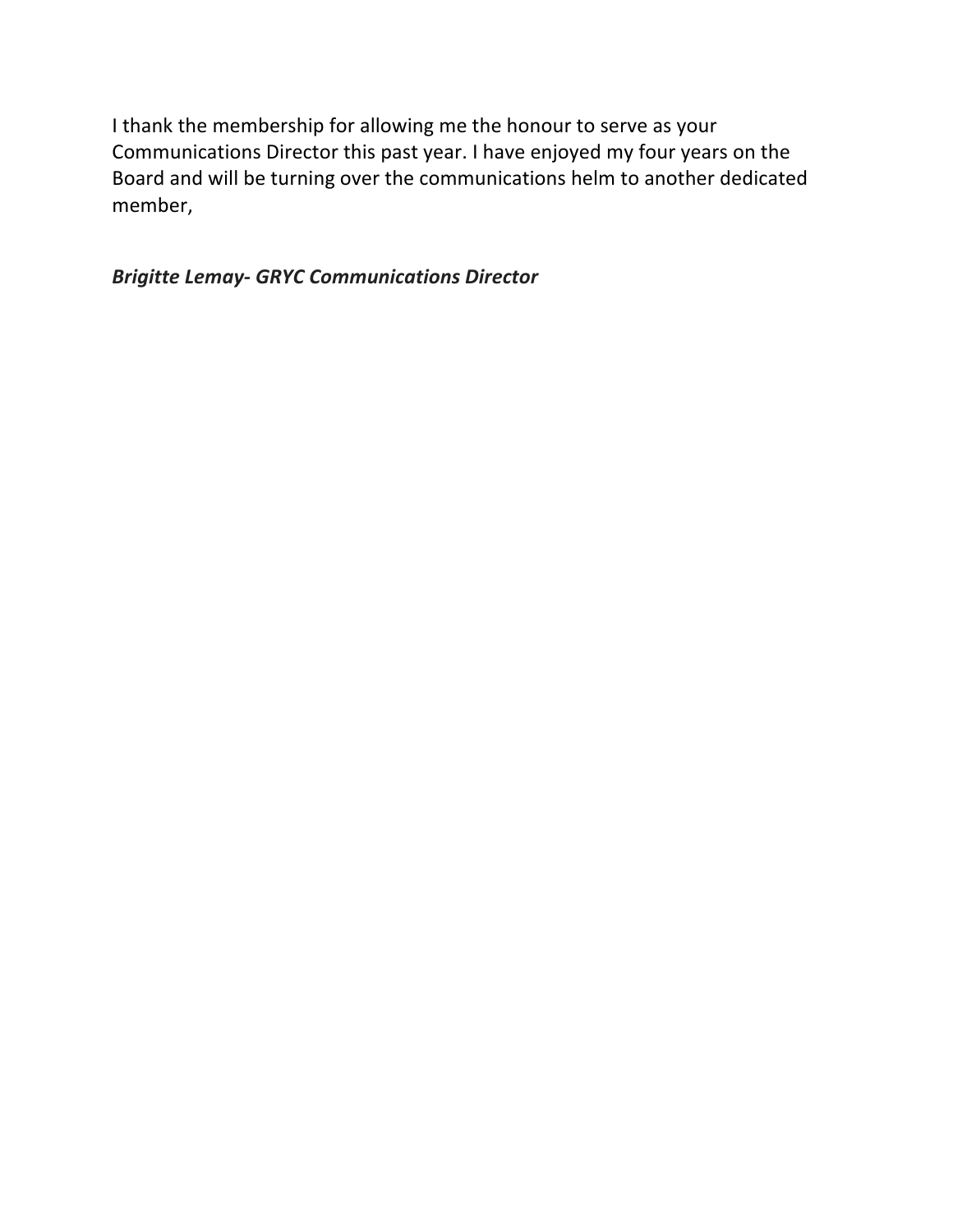## **Treasurer**

Club attributes: *Safe, compliant, recreational, educational & social*

Financial goals:

- Contribute to all the above by:
	- $\circ$  Managing long term expenditures
	- $\circ$  Setting responsible annual budgets
	- $\circ$  Informing & engaging membership in financial management

#### **2019 Actuals**

| <b>2019 PERFORMANCE</b> | <b>Actuals</b>           |
|-------------------------|--------------------------|
| Revenue                 | \$<br>196,643            |
| Expenses                | $\mathcal{S}$<br>170,741 |
| NET INCOME              | \$<br>25,902             |

| What is in the Bank - As of Oct 2019 |           |
|--------------------------------------|-----------|
| Cash, cash equivalent                | \$119,466 |
| <b>GIC</b>                           | \$140,000 |
| What's in the Bank as of Oct 31,2019 | \$259,466 |

#### **2020 Proposed Fees**

| <b>MEMBERSHIP</b> | 2010 | 2020 |
|-------------------|------|------|
|                   |      |      |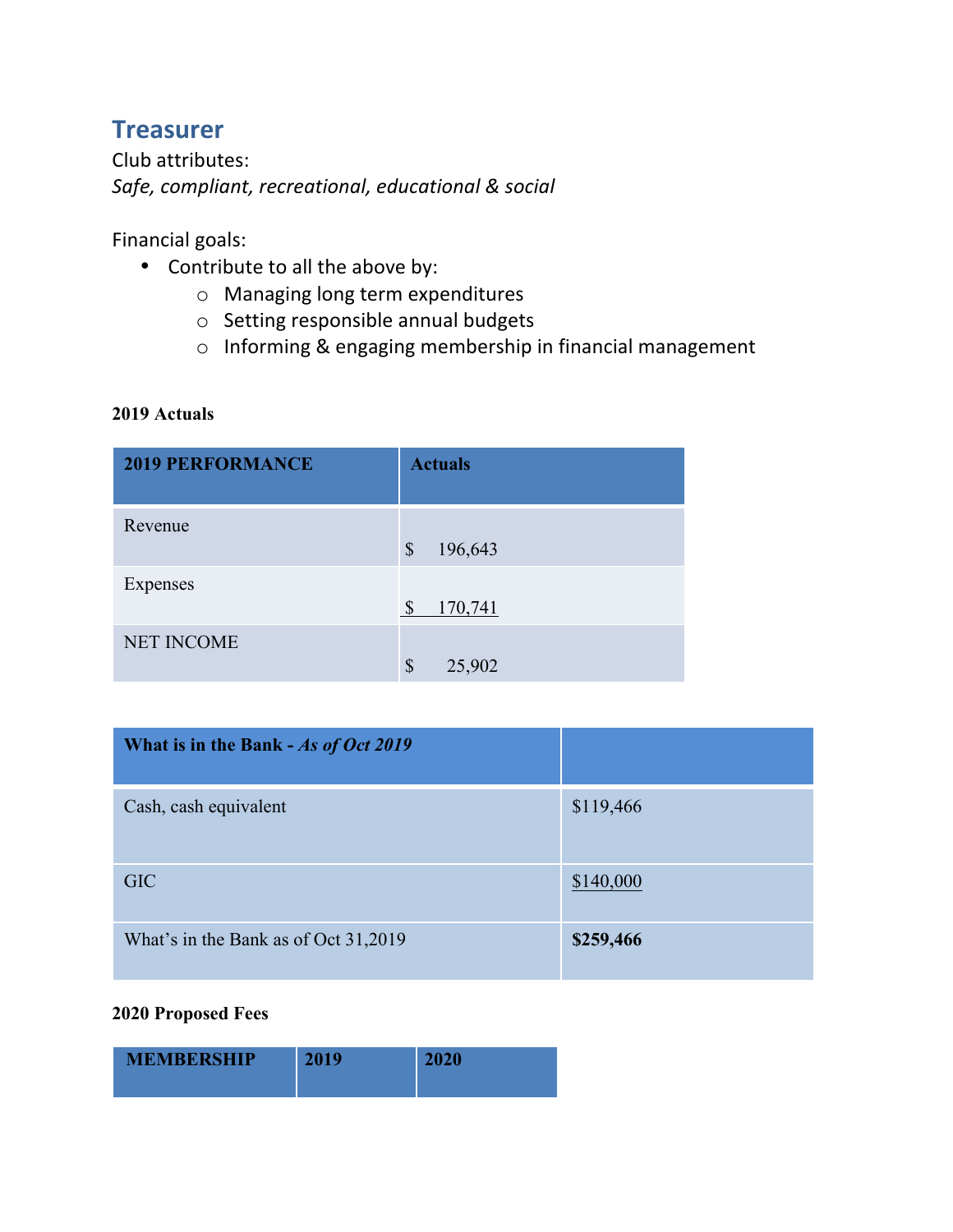| <b>Adult</b>                          | \$390       | \$398             |
|---------------------------------------|-------------|-------------------|
| Family                                | \$625       | \$637             |
| <b>Junior</b>                         | \$160       | \$160             |
| <b>Retaining</b>                      | \$140       | \$145             |
| <b>Late Fees</b>                      | \$45        | \$50              |
| <b>Non-volunteer</b><br>Family        | \$390       | <b>\$400</b>      |
| <b>Non-volunteer</b><br><b>Single</b> | \$235       | \$240             |
| <b>Initiation Family</b>              | \$820-\$865 | $$836 -$<br>\$882 |
| <b>Initiation Single</b>              | \$410-\$435 | $$420-$<br>\$445  |

| <b>FACILITY</b>          | 2019  | 2020  |
|--------------------------|-------|-------|
| <b>Finger Dock</b>       | \$210 | \$215 |
| <b>Island dock</b>       | \$210 | \$215 |
| <b>Laser rack</b>        | \$80  | \$80  |
| <b>Canoe/other rack</b>  | \$65  | \$66  |
| <b>Wind Surfing rack</b> | \$65  | \$66  |
| <b>Lockers</b>           | \$40  | \$40  |
| <b>Laser dolly</b>       | \$85  | \$80  |

| <b>JUNIOR PROGRAM</b> 2019 | <b>2020</b> |
|----------------------------|-------------|
|                            |             |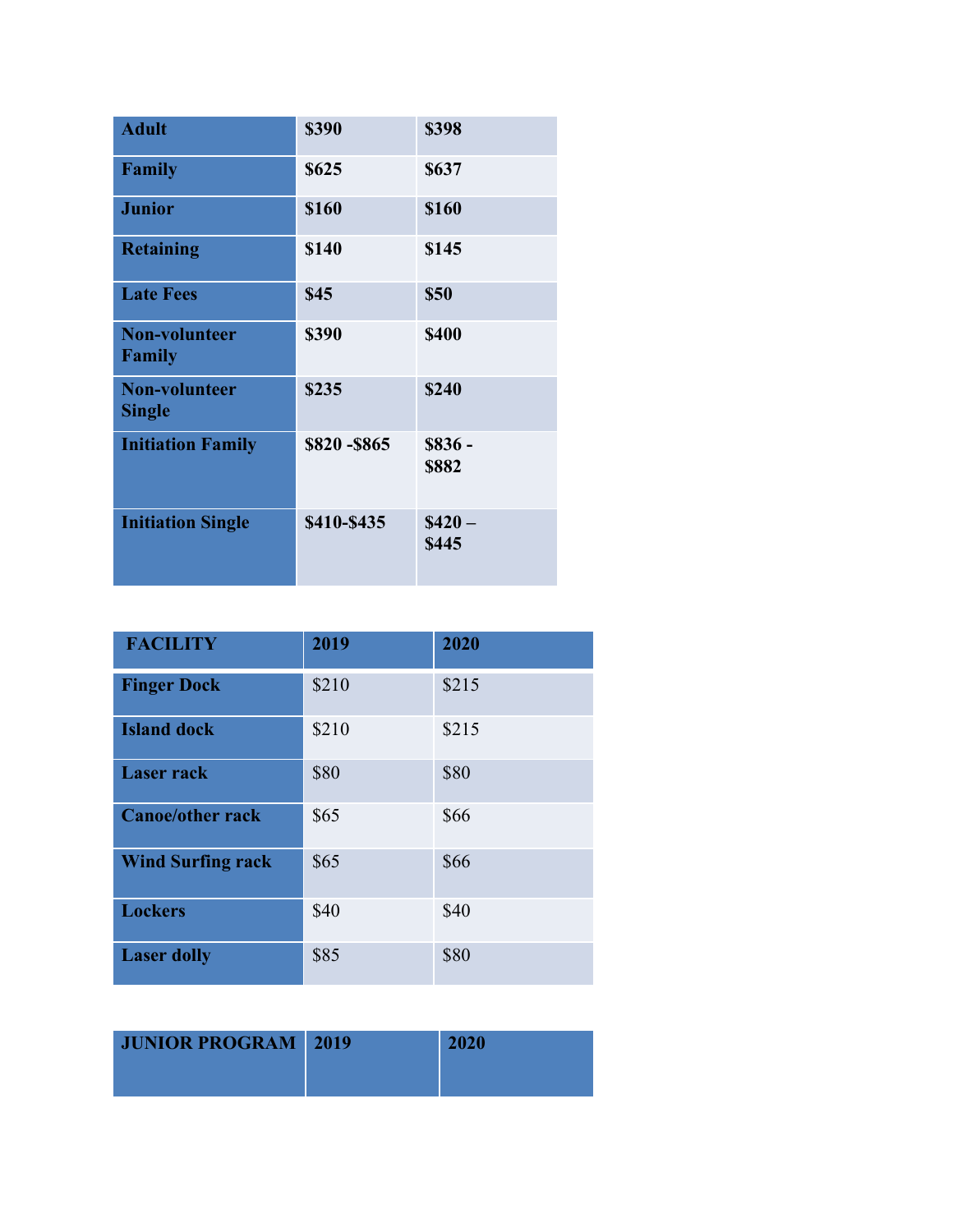| <b>Member</b>      | \$500        | \$515        |
|--------------------|--------------|--------------|
| <b>Non Members</b> | <b>\$640</b> | <b>\$640</b> |
| <b>After 4</b>     |              | <b>\$50</b>  |

#### **2020 Proposed Budget**

|                   | <b>Budget 2020</b>  |  |
|-------------------|---------------------|--|
| <b>Revenues</b>   | 180,739<br>\$       |  |
| <b>Expenses</b>   | 179,215<br><b>S</b> |  |
| <b>NET INCOME</b> | \$<br>1,524         |  |

| <b>Plan Capital Expenditures</b> | 2020     |
|----------------------------------|----------|
| <b>Club House</b>                | \$18,000 |
| <b>Docks</b>                     | \$5,000  |
| <b>Fleet Replacement</b>         | \$19,000 |
| <b>Miscellaneous</b>             | \$8,500  |
| <b>Total</b>                     | \$50,500 |

It has been my pleasure to assist as the Club's Treasurer these past four years and will be turning the helm over to another dedicated club member.

*Sylvie Delisle- Treasurer*